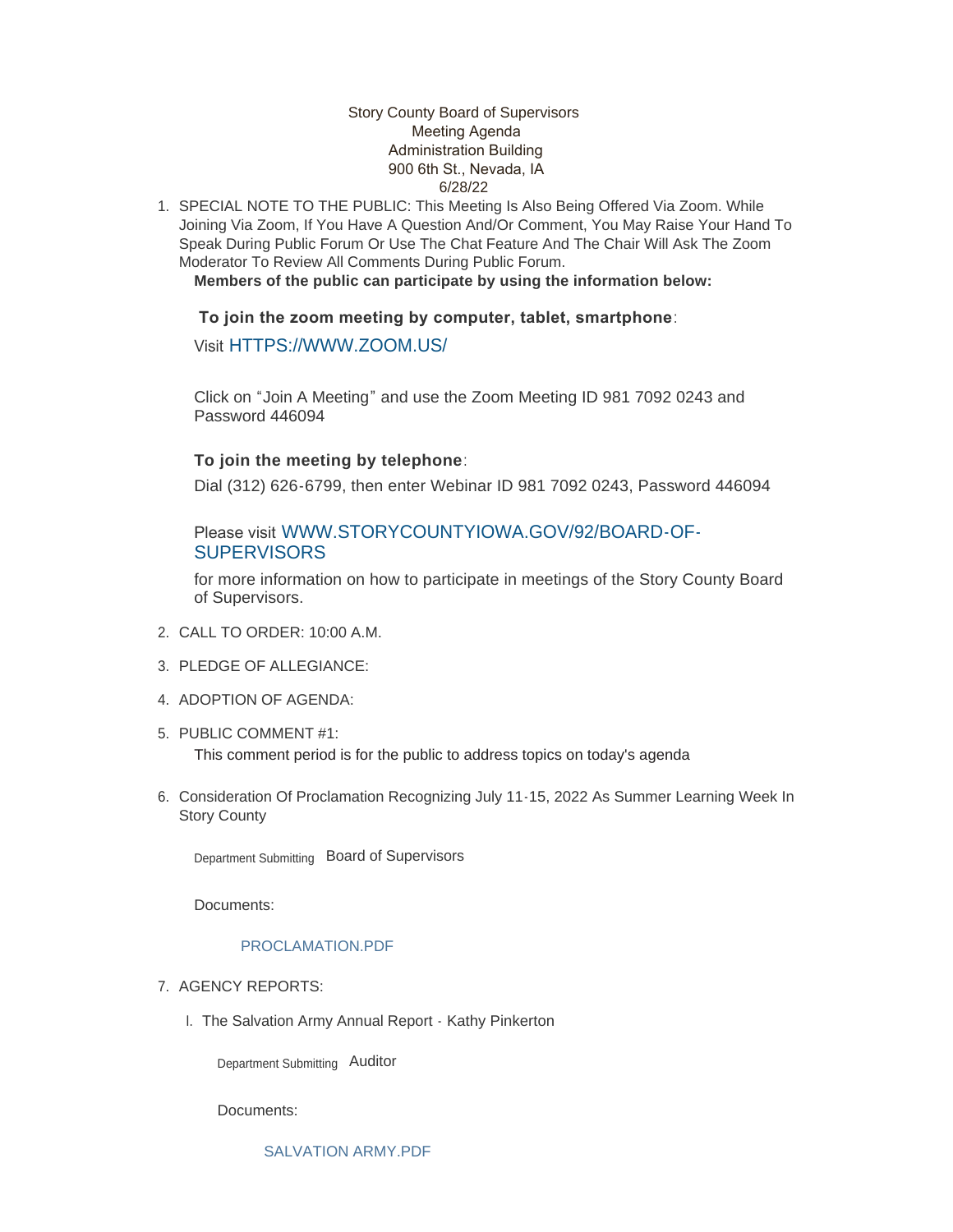YSS Annual Report - Andrew Allen II.

Department Submitting Auditor

Documents:

### [YSS.PDF](https://www.storycountyiowa.gov/AgendaCenter/ViewFile/Item/24145?fileID=18522)

### 8. CONSIDERATION OF MINUTES:

6/21/22 Minutes I.

Department Submitting Auditor

### 9. CONSIDERATION OF PERSONNEL ACTIONS:

Action Forms I.

1) new hire, effective 6/29/22, in Conservation for Greta Wengert @ \$10.00/hr; 2) pay adjustment (resolution correction), effective 6/19/22 in Attorney's Office for Samantha Betz @ \$22.68/hr; 3) pay adjustment, effective 7/3/22, in Sheriff's Office for Carson Linkenmeyer @ \$2,467.08/bw; Kyle Thompson @ \$3,360.74/bw

Department Submitting HR

#### 10. CONSENT AGENDA:

(All items listed under the consent agenda will be enacted by one motion. There will be no separate discussion of these items unless a request is made prior to the time the Board votes on the motion.)

I. Consideration Of FY23 Provider And Program Participation Agreement With Lutheran Services In Iowa Effective 7/1/22-6/30/23

Lutheran Services in Iowa - Crisis Child Care (Not to exceed \$2,509) \$1233.78/1 **Contact** 

Department Submitting Board of Supervisors

Documents:

### [LUTHERANSERVICESINIOWA FY23 CONTRACT.PDF](https://www.storycountyiowa.gov/AgendaCenter/ViewFile/Item/24611?fileID=18474)

II. Consideration For The Sheriff's Office To Increase The Mileage Fee Charged From \$.585 To \$.625 Per Mile To Remain In Line With The Allowable Fees Permitted By The IRS

Department Submitting Sheriff

Documents:

#### [IRS MILEAGE INCREASE.PDF](https://www.storycountyiowa.gov/AgendaCenter/ViewFile/Item/24624?fileID=18477)

III. Consideration Of Contract For Highway Right Of Way With McComber Revocable Trust U/T/A Dated 12/08/06 For The Purchase Of Permanent Easement For \$284.16(L-C23-- 73-85)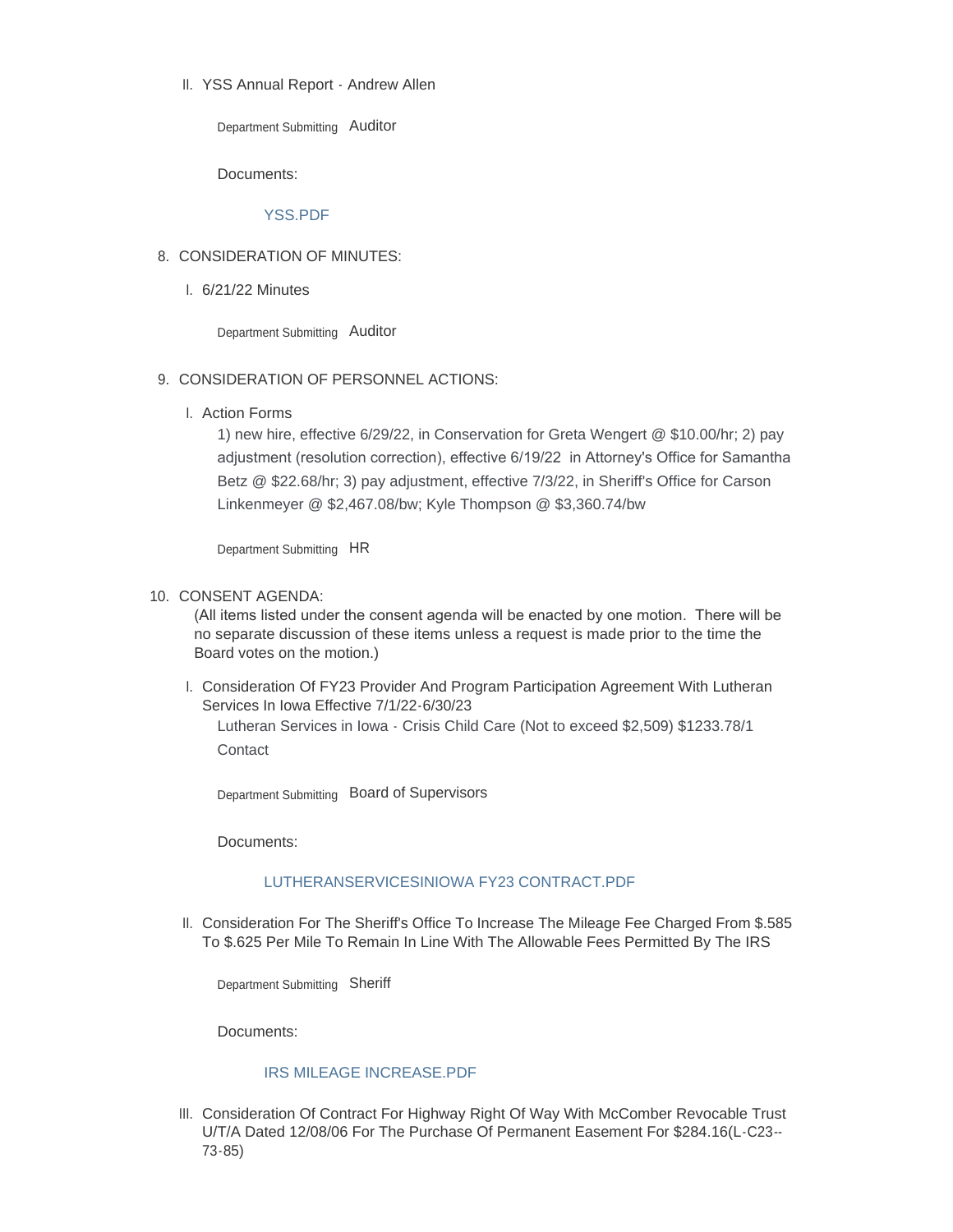Documents:

#### [ROW CTR MCCOMBER.PDF](https://www.storycountyiowa.gov/AgendaCenter/ViewFile/Item/24626?fileID=18481)

IV. Consideration Of FY23 Provider And Program Participation Agreement With The Bridge Home Effective 7/1/22-6/30/23

The Bridge Home - Emergency Shelter (Not to exceed \$62,791) \$54.53/1 24 Hour Period of Food and Shelter; Transitional Housing (Not to exceed \$24,622) \$52.22/1 Day

Department Submitting Board of Supervisors

Documents:

### [THEBRIDGEHOME CONTRACT FY23.PDF](https://www.storycountyiowa.gov/AgendaCenter/ViewFile/Item/24646?fileID=18497)

V. Consideration Of Increasing The Victim Witness Intern Rate Of Pay To \$12 Per Hour Effective 7/3/22

Department Submitting Story County Attorney

Documents:

#### [SKM\\_C450I22062116060.PDF](https://www.storycountyiowa.gov/AgendaCenter/ViewFile/Item/24647?fileID=18498)

VI. Consideration Of Licensing Agreement Between Ergometrics And Story County Effective 07/07/22 Not To Exceed \$300

Department Submitting Sheriff

Documents:

#### [ERGOMETRICS AGREEMENT.PDF](https://www.storycountyiowa.gov/AgendaCenter/ViewFile/Item/24627?fileID=18482)

VII. Consideration Of Application For Permit To Use Or Explode Display Fireworks For Twin Acres Golf Course, 68030 US Hwy 30, Colo, Effective 7/2/22 At 10 Pm With Rain Date Of 7/3/22

Department Submitting Auditor

Documents:

#### [TAGC.PDF](https://www.storycountyiowa.gov/AgendaCenter/ViewFile/Item/24649?fileID=18500)

VIII. Consideration Of Story County Substance Abuse Services Funding Policy Amendment Effective 7/1/22

Department Submitting Community Services

Documents: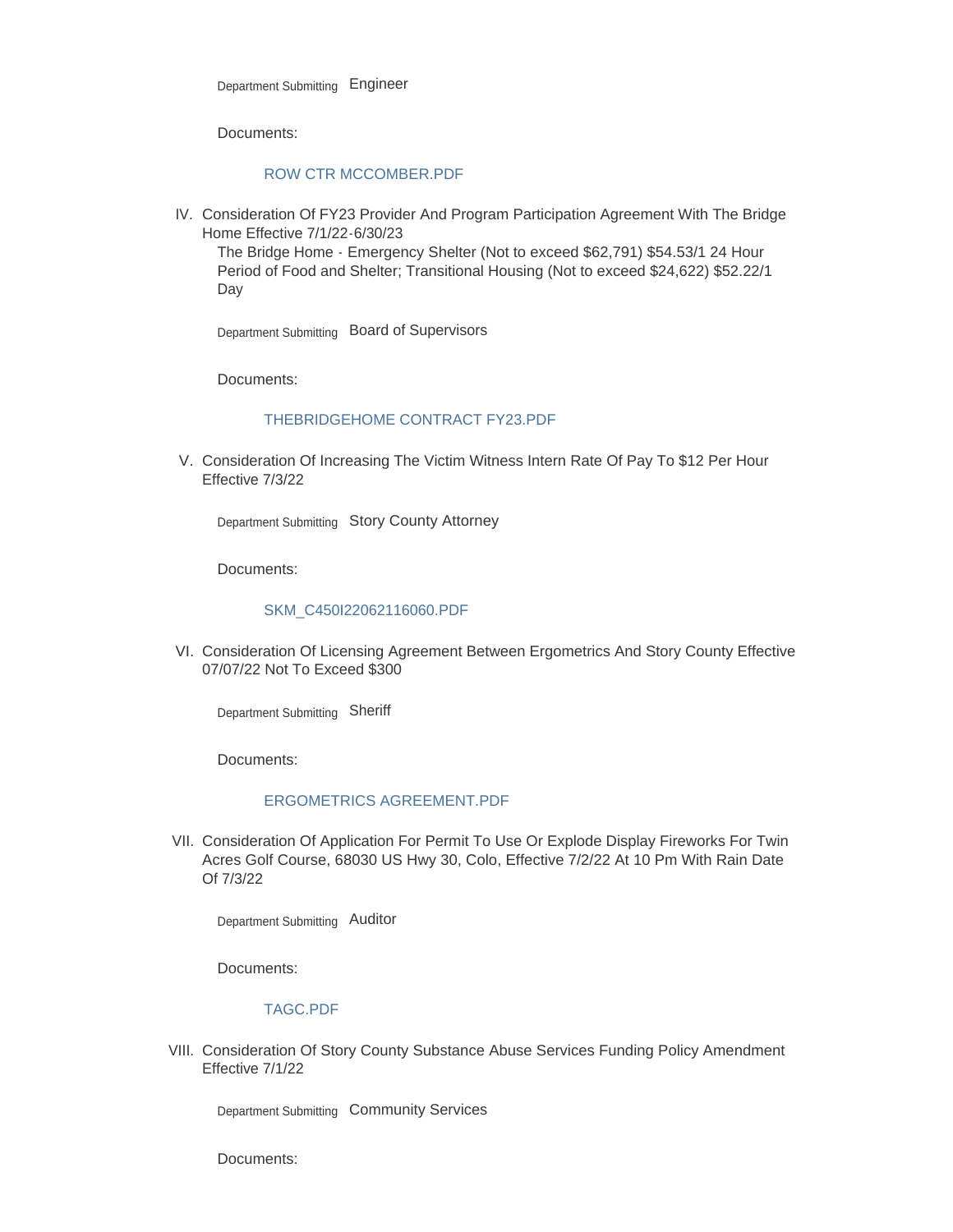#### [STORY CO SA SERVICES FUNDING POLICY DRAFT 4 22.PDF](https://www.storycountyiowa.gov/AgendaCenter/ViewFile/Item/24648?fileID=18499)

IX. Consideration Of Resolution #22-100, To Abate Taxes Against Said Mobile Home Due To Court Order

Department Submitting Treasurer's Office

Documents:

[RES 22 100.PDF](https://www.storycountyiowa.gov/AgendaCenter/ViewFile/Item/24657?fileID=18507) [100.PDF](https://www.storycountyiowa.gov/AgendaCenter/ViewFile/Item/24657?fileID=18508)

X. Consideration Of Resolution #22-101, To Abate Taxes Against Said Mobile Home Due To Court Order

Department Submitting Treasurer's Office

Documents:

[RES 22 101.PDF](https://www.storycountyiowa.gov/AgendaCenter/ViewFile/Item/24658?fileID=18509) [101.PDF](https://www.storycountyiowa.gov/AgendaCenter/ViewFile/Item/24658?fileID=18510)

XI. Consideration Of Resolution #22-102, To Abate Taxes Against Said Mobile Home Due To Removal From Park

Department Submitting Treasurer's Office

Documents:

[RES 22 102.PDF](https://www.storycountyiowa.gov/AgendaCenter/ViewFile/Item/24659?fileID=18511) [102.PDF](https://www.storycountyiowa.gov/AgendaCenter/ViewFile/Item/24659?fileID=18512)

XII. Consideration Of Contract Between Sheriff's Office And Iowa Multisport For Traffic Control, Effective 6/26/2022, For \$65.00 Per Hour

Department Submitting Sheriff

Documents:

### [CONTRACT BETWEEN STORY COUNTY SHERIFF AND IOWA](https://www.storycountyiowa.gov/AgendaCenter/ViewFile/Item/24662?fileID=18517)  MULTISPORT.PDF

XIII. Consideration Of Resolution #22-103, FY23 Non-Union Pay Plan Implementation

Department Submitting Human Resources

Documents:

[22 103.PDF](https://www.storycountyiowa.gov/AgendaCenter/ViewFile/Item/24661?fileID=18524)

XIV. Consideration Of Road Closure Resolution(S): #22-57, 22-58, 22-59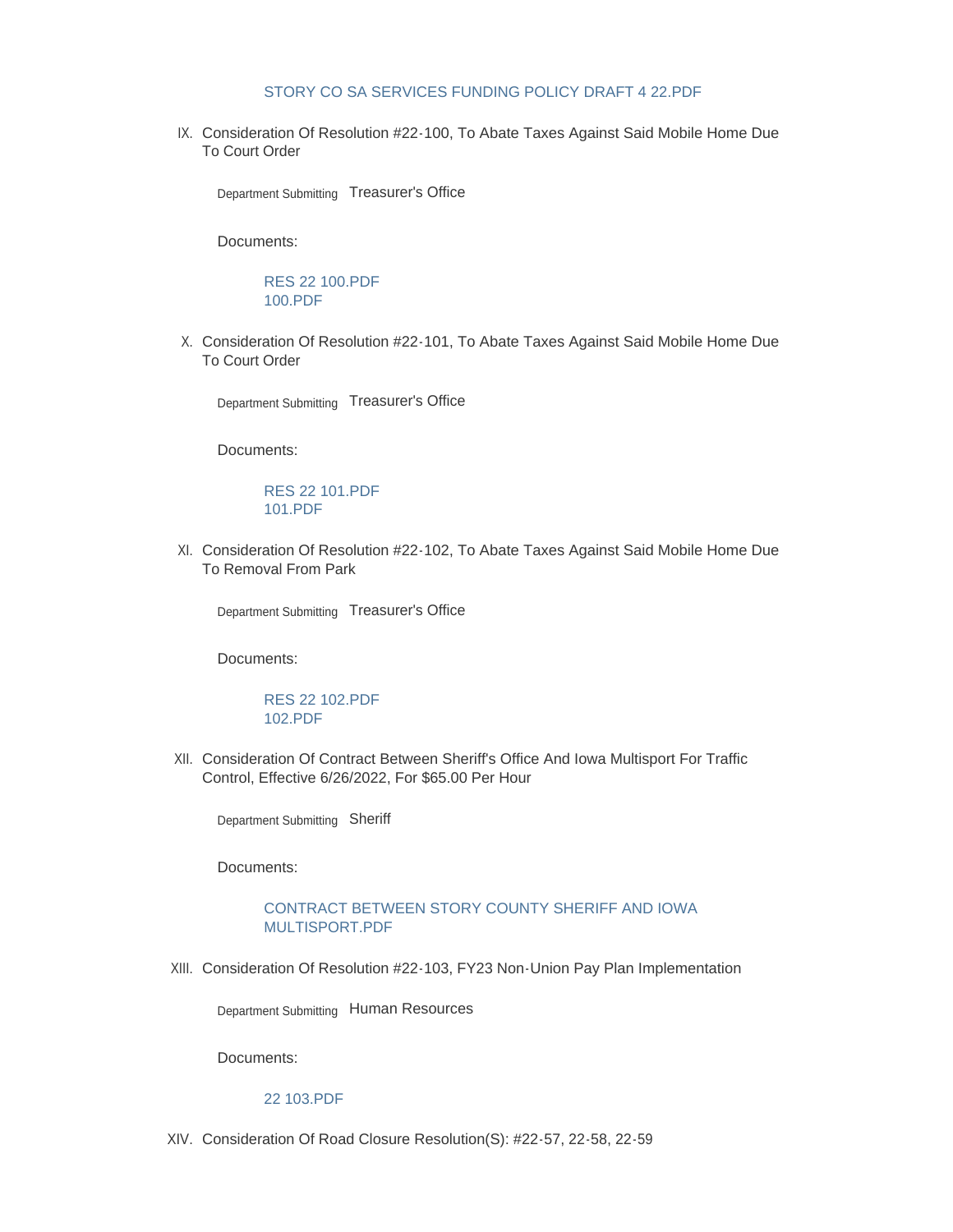Documents:

[RC 22 57.PDF](https://www.storycountyiowa.gov/AgendaCenter/ViewFile/Item/24625?fileID=18478) [RC 22 58.PDF](https://www.storycountyiowa.gov/AgendaCenter/ViewFile/Item/24625?fileID=18479) [RC 22 59.PDF](https://www.storycountyiowa.gov/AgendaCenter/ViewFile/Item/24625?fileID=18480)

- 11. PUBLIC HEARING ITEMS:
	- I. Second Consideration Of Ordinance #305 Amending Chapter 20 General Assistance Program, Sections 20.01 Purpose, 20.02 Definitions, 20.03 Eligibility For General Assistance, 20.05 General Assistance Application, 20.06 Review By The Board, And 20.07 Appeal, Of The Story County Code Of Ordinances – Erin Rewerts

Department Submitting Community Services

Documents:

### [ORDINANCE NO 305.PDF](https://www.storycountyiowa.gov/AgendaCenter/ViewFile/Item/24630?fileID=18490)

- 12. ADDITIONAL ITEMS:
	- Consideration Of Resolution #22-98, Appropriations Resolution Lisa Markley I.

Department Submitting Auditor

Documents:

### [RES 2298.PDF](https://www.storycountyiowa.gov/AgendaCenter/ViewFile/Item/24622?fileID=18475)

II. Consideration Of Resolution #22-99, Interfund Operating Transfer Resolution - Lisa **Markley** 

Department Submitting Auditor

Documents:

# [RES 2299.PDF](https://www.storycountyiowa.gov/AgendaCenter/ViewFile/Item/24623?fileID=18476)

III. Discussion And Consideration Of Revised Classification And Compensation Policy (After 7 Day Review) - Alissa Wignall

Department Submitting Human Resources

Documents:

#### [CLASSIFICATION AND COMPENSATION POLICY REVISED 2022.PDF](https://www.storycountyiowa.gov/AgendaCenter/ViewFile/Item/24655?fileID=18506)

IV. Discussion And Consideration Of Revised Holiday Policy Adding Martin Luther King Jr. Day (After 7 Day Review) - Alissa Wignall

Department Submitting Human Resources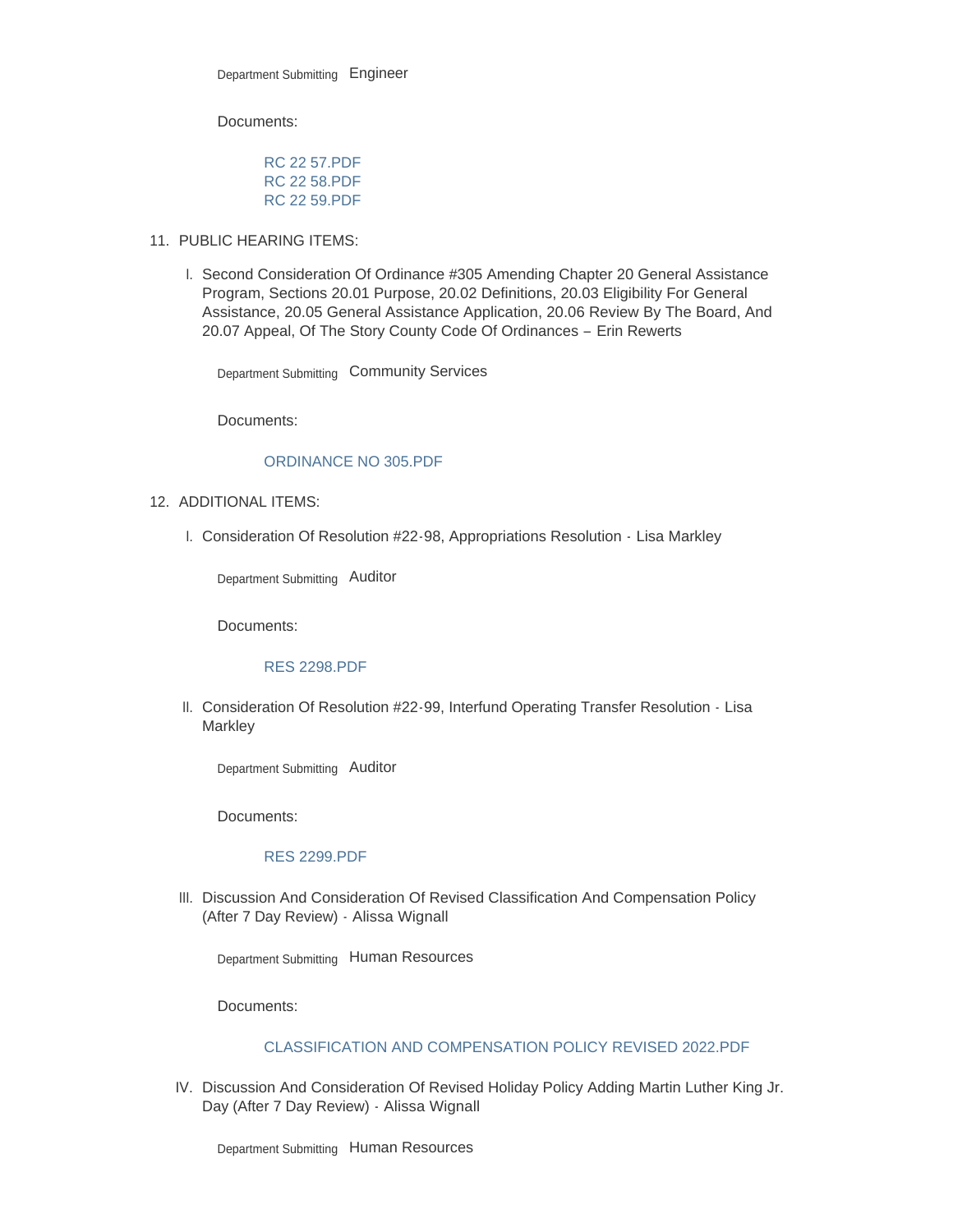Documents:

### [HOLIDAY POLICY REVISED 2022.PDF](https://www.storycountyiowa.gov/AgendaCenter/ViewFile/Item/24653?fileID=18504)

V. Discussion And Consideration Of Revised Longevity Pay Policy (7 Day Review Waived) -Alissa Wignall

Department Submitting Human Resources

Documents:

#### [LONGEVITY POLICY REVISED 2022.PDF](https://www.storycountyiowa.gov/AgendaCenter/ViewFile/Item/24654?fileID=18505)

VI. Discussion And Consideration Of Revised Story County Employee Handbook Effective July 1, 2022 - Alissa Wignall

Department Submitting Human Resources

Documents:

### [EMPLOYEE HANDBOOK 072022.PDF](https://www.storycountyiowa.gov/AgendaCenter/ViewFile/Item/24656?fileID=18514) [STORY COUNTY EMPLOYEE HANDBOOK REVISIONS 2022.PDF](https://www.storycountyiowa.gov/AgendaCenter/ViewFile/Item/24656?fileID=18515)

VII. Discussion And Direction For Administration Building Generator Funding · Joby Brogden

Department Submitting Facilities Management

Documents:

#### [MEMO ADMN GEN.PDF](https://www.storycountyiowa.gov/AgendaCenter/ViewFile/Item/24660?fileID=18513)

VIII. Discussion And Consideration Of Revised Open Records Policy (For 7 Day Review) -Sandra King

Department Submitting Board of Supervisors

Documents:

### [OPEN RECORDS REVISED DRAFT.PDF](https://www.storycountyiowa.gov/AgendaCenter/ViewFile/Item/24664?fileID=18520)

- 13. DEPARTMENTAL REPORTS:
- 14. OTHER REPORTS:
- 15. UPCOMING AGENDA ITEMS:
- 16. PUBLIC COMMENT #2:

Comments from the Public on Items not on this Agenda. The Board may not take any Action on the Comments due to the Requirements of the Open Meetings Law, but May Do So In the Future.

17. LIAISON ASSIGNMENTS, COMMITTEE MEETINGS UPDATES, AND ANNOUNCEMENTS FROM THE SUPERVISORS: